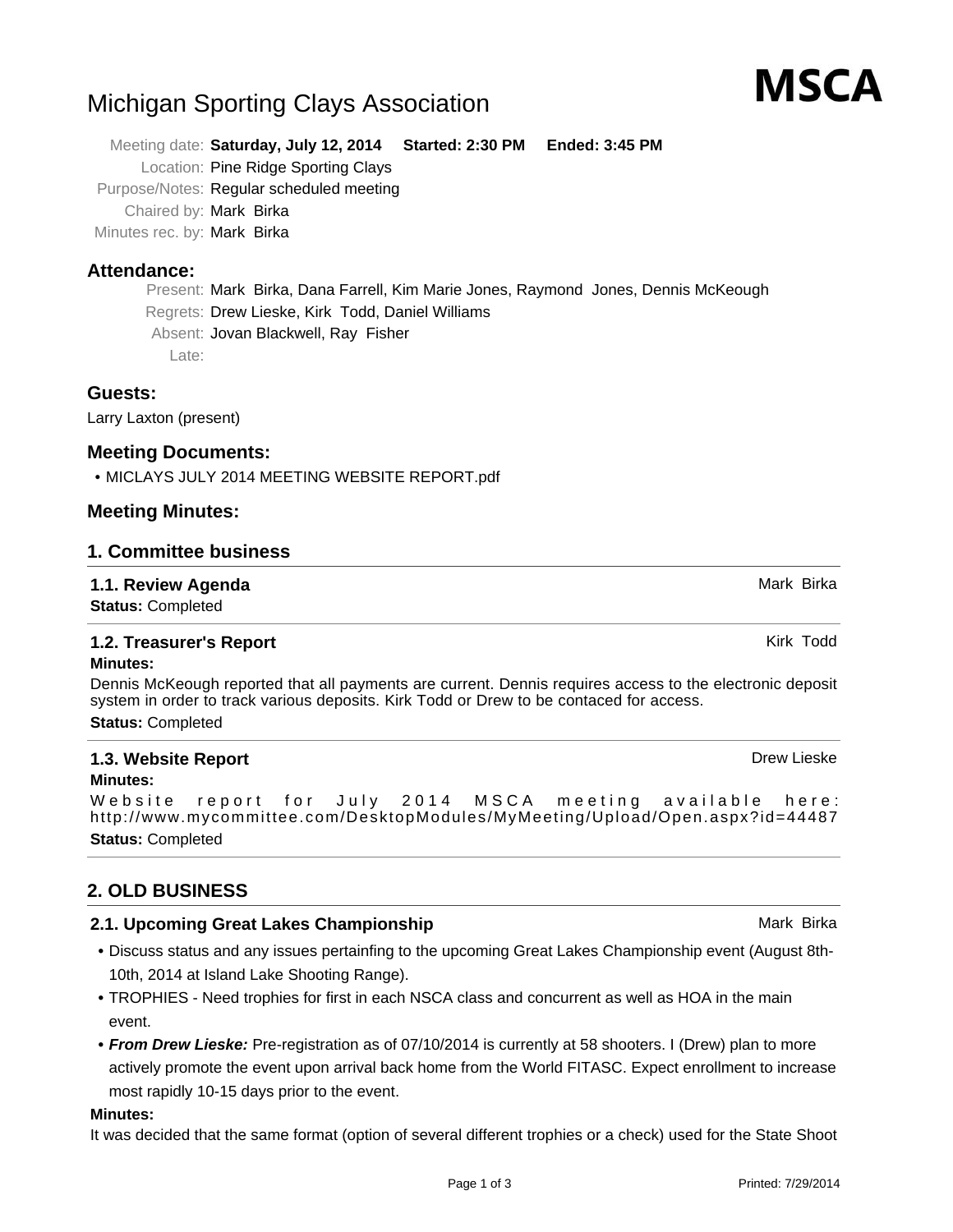Page 2 of 3

be made available to winning participants at the 2014 Great Lakes Championship. **Status:** Completed

#### **2.2. Target Setting Clinic - Feedback** Mark Birka Mark Birka Mark Birka

#### **Minutes:**

Mark reported on the status/interest in the Target Setting Clinic. Current interest level is not high enough to hold the clinic. Mark to discuss a joint clinic with Ohio/Indiana clubs. **Status:** Completed

#### **2.3. Ruffed Grouse Cross Promotion Feedback** Manual According Manual According Jovan Blackwell

#### **Minutes:**

Jovan Blackwell attended the recent Ruffed Grouse Society fun shoot held at Island Lake Shooting Range. There was limited interest in the NSCA/MSCA.

**Status:** Completed

## **3. NEW BUSINESS**

## **3.1. 2015 State Shoot Host Club Vote Results** Mark Birka Mark Birka

#### **Minutes:**

Mark Birka and Dana Farrell reported on the vote for the 2015 State Shoot location. The results will be published following discussions with the bidding clubs.

**Status:** Parked

#### **3.2. Future Hall of Fame Selection & Criteria** Kimman Marie Jones **Minutes:**

Kim suggested that we need a permanent home for the Michigan Sporting Clays Hall of Fame, and possibly a plaque with the recipient's names. Grand Blanc Huntsman's Club, as the first sporting clays venue in the state, was suggested. Mark Birka to contact GBHC. Dana Farrell to contact the plaque source for a quote for the HOF plaque.

Selection criteria creation for future Hall of Fame inductees deferred for future meeting. **Status:** Parked

## **3.3. Small Clubs** Larry Laxton

#### **Minutes:**

Larry Laxton addressed the Board with some comments/concerns regarding the status of registered shooting in the state.

He noted that people come to shoots for "good targets, good food, and good prizes." Larry cited the startup of sporting clays at a small club, noting that success (number of shooters), was achieved via sponsorship, advertising, and word of mouth.

The discussion that followed regarding this point concluded with the need for a 'tool kit' for clubs trying to hold a registered shoot. The content of the tool kit is TBD, but includes suggestions on event marketing, target setting, and how to solicit help from the shooters. This tool kit will be developed in future Board meetings, and will be published in the MSCA Forum.

Larry also cited a request from Ed Skinner, to go back to the old shoot selection process, as a means of addressing potential scheduling conflicts. This item will also be taken under advisement, and addressed at a future Board meeting, prior to the 2015 shoot selection process.

MSCA